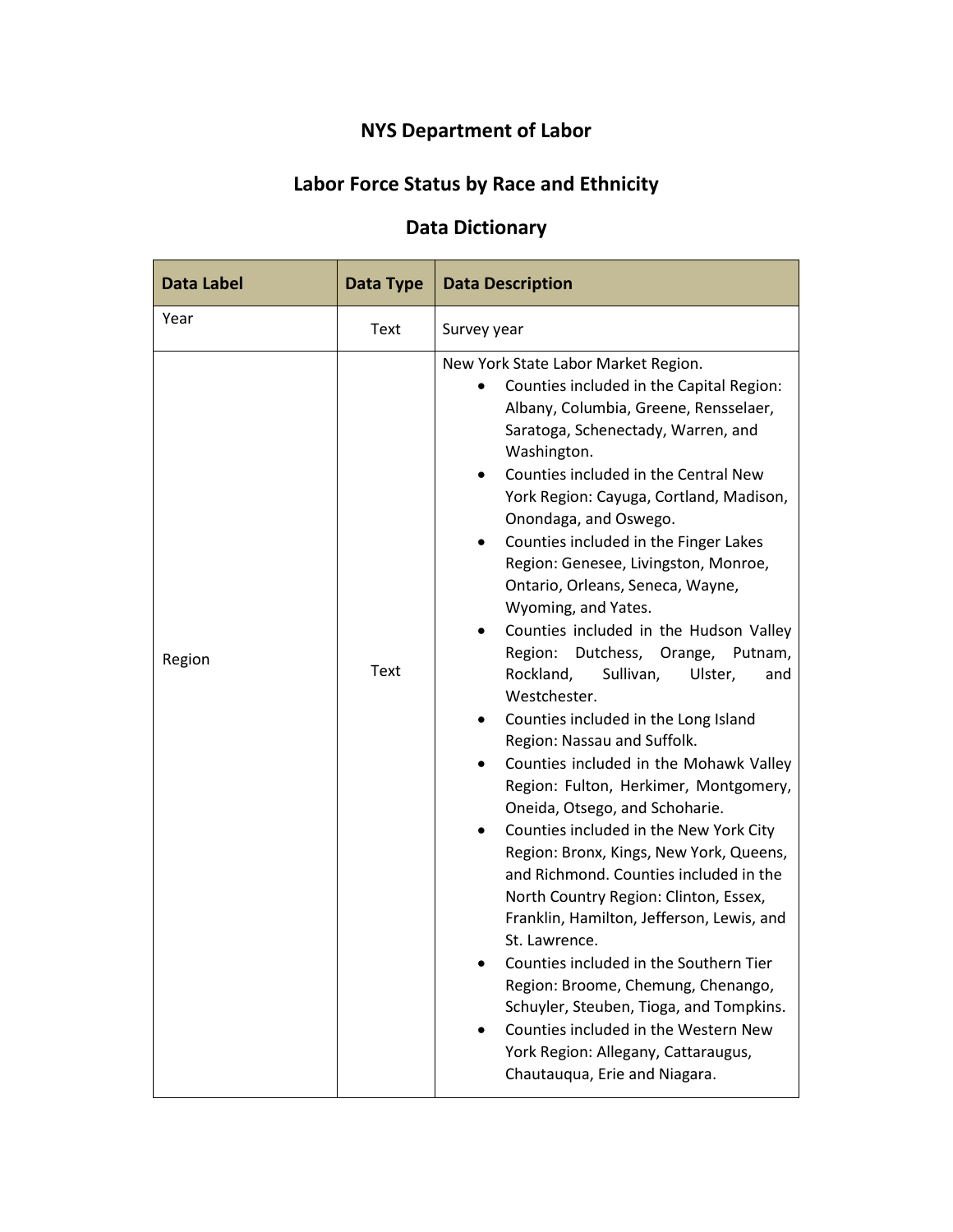| <b>Total Population 16</b>                                                    |                |                                                                                                                                                                                                                                                                                                                            |
|-------------------------------------------------------------------------------|----------------|----------------------------------------------------------------------------------------------------------------------------------------------------------------------------------------------------------------------------------------------------------------------------------------------------------------------------|
| Years and Older                                                               | <b>Numeric</b> | Total population of people 16 years and older                                                                                                                                                                                                                                                                              |
| <b>Total Civilian Labor</b><br>Force                                          | <b>Numeric</b> | All civilians 16 years and older and are either<br>employed or unemployed                                                                                                                                                                                                                                                  |
| <b>Total Unemployed</b>                                                       | <b>Numeric</b> | All civilians 16 years and older and were neither<br>"at work" nor "with a job but not at work" and<br>available to start a job, or are actively looking for<br>work during the last 4 weeks and available to<br>start a job                                                                                               |
| <b>Total Unemployment</b><br>Rate                                             | Percent        | Number of unemployed civilians as a percentage<br>of the civilian labor force 16 years and older                                                                                                                                                                                                                           |
| White Alone Population<br>16 Years and Older                                  | <b>Numeric</b> | Total population of people 16 years and older<br>whose race is White, Hispanics or Latinos are<br>included<br>See NOTE at end of data dictionary.                                                                                                                                                                          |
| White Alone Civilian<br>Labor Force                                           | <b>Numeric</b> | All civilians 16 years and older whose race is<br>White(Hispanics or Latinos included) and are<br>either employed or unemployed<br>See NOTE at end of data dictionary.                                                                                                                                                     |
| White Alone<br>Unemployed                                                     | Numeric        | All civilians 16 years and older, whose race is<br>White(Hispanics or Latinos included) and were<br>neither "at work" nor "with a job but not at<br>work" and available to start a job, or are actively<br>looking for work during the last 4 weeks and<br>available to start a job<br>See NOTE at end of data dictionary. |
| <b>White Alone</b><br><b>Unemployment Rate</b>                                | Percent        | Number of unemployed civilians as a percentage<br>of the civilian labor force 16 years and older and<br>whose race is White(Hispanics or Latinos<br>included)<br>See NOTE at end of data dictionary.                                                                                                                       |
| <b>Black or African</b><br>American Alone<br>Population 16 Years and<br>Older | Numeric        | Total population of people 16 years and older<br>whose race is Black or African American,<br>Hispanics or Latinos are included<br>See NOTE at end of data dictionary.                                                                                                                                                      |
| <b>Black or African</b><br>American Alone Civilian<br>Labor Force             | Numeric        | All civilians 16 years and older whose race is<br>Black or African American (Hispanics or Latinos<br>included) and are either employed or<br>unemployed<br>See NOTE at end of data dictionary.                                                                                                                             |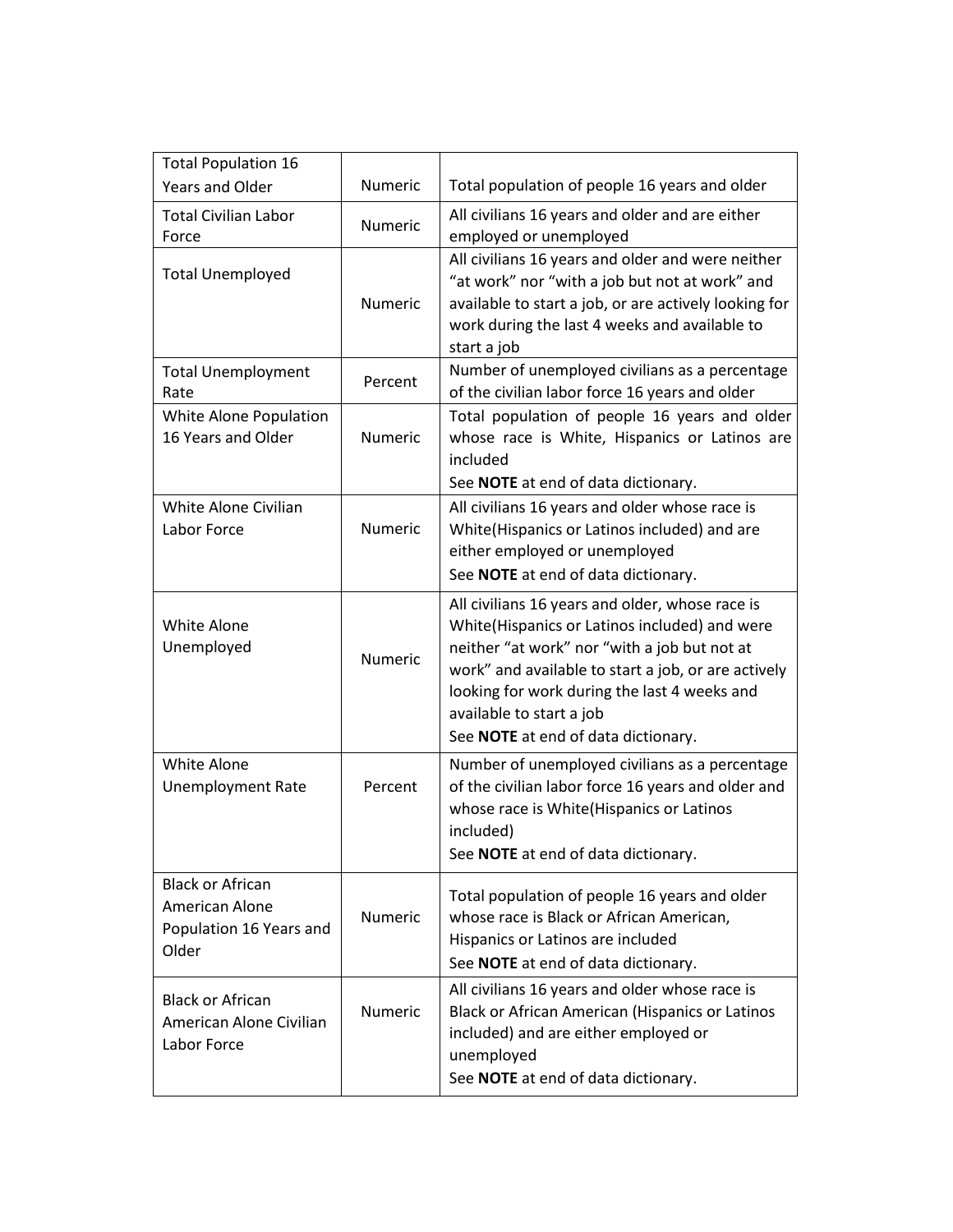| <b>Black or African</b><br>American Alone<br>Unemployed               | Numeric        | All civilians 16 years and older, whose race is<br>Black or African American (Hispanics or Latinos<br>included) and were neither "at work" nor "with a<br>job but not at work" and available to start a job,<br>or are actively looking for work during the last 4<br>weeks and available to start a job<br>See NOTE at end of data dictionary. |
|-----------------------------------------------------------------------|----------------|-------------------------------------------------------------------------------------------------------------------------------------------------------------------------------------------------------------------------------------------------------------------------------------------------------------------------------------------------|
| <b>Black or African</b><br>American Alone<br><b>Unemployment Rate</b> | Percent        | Number of unemployed civilians as a<br>percentage of the civilian labor force 16 years<br>and older and whose race is Black or African<br>American (Hispanics or Latinos included)<br>See NOTE at end of data dictionary.                                                                                                                       |
| Asian Alone Population<br>16 Years and Older                          | <b>Numeric</b> | Total population of people 16 years and older<br>whose race is Asian, Hispanics or Latinos are<br>included<br>See NOTE at end of data dictionary.                                                                                                                                                                                               |
| Asian Alone Civilian<br>Labor Force                                   | Numeric        | All civilians 16 years and older whose race is<br>Asian (Hispanics or Latinos included) and are<br>either employed or unemployed<br>See NOTE at end of data dictionary.                                                                                                                                                                         |
| Asian Alone Unemployed                                                | <b>Numeric</b> | All civilians 16 years and older, whose race is<br>Asian (Hispanics or Latinos included) and were<br>neither "at work" nor "with a job but not at<br>work" and available to start a job, or are<br>actively looking for work during the last 4 weeks<br>and available to start a job<br>See NOTE at end of data dictionary.                     |
| Asian Alone<br>Unemployment<br>Rate                                   | Percent        | Number of unemployed civilians as a<br>percentage of the civilian labor force 16 years<br>and older and whose race is Asian (Hispanics or<br>Latinos included)<br>See NOTE at end of data dictionary.                                                                                                                                           |
| Hispanic or Latino<br>Population 16 Years<br>and Older                | <b>Numeric</b> | Total population of people 16 years and older,<br>of any race and whose ethnicity is Hispanic or<br>Latino<br>See NOTE at end of data dictionary.                                                                                                                                                                                               |
| Hispanic or Latino<br><b>Civilian Labor Force</b>                     | <b>Numeric</b> | All civilians 16 years and older whose ethnicity<br>is Hispanic or Latino (and of any race) and are<br>either employed or unemployed<br>See NOTE at end of data dictionary.                                                                                                                                                                     |
| Hispanic or<br>Latino<br>Unemployed                                   | <b>Numeric</b> | All civilians 16 years and older, whose ethnicity<br>is Hispanic or Latino (and of any race) and were<br>neither "at work" nor "with a job but not at<br>work" and available to start a job, or are<br>actively looking for work during the last 4 weeks<br>and available to start a job<br>See NOTE at end of data dictionary.                 |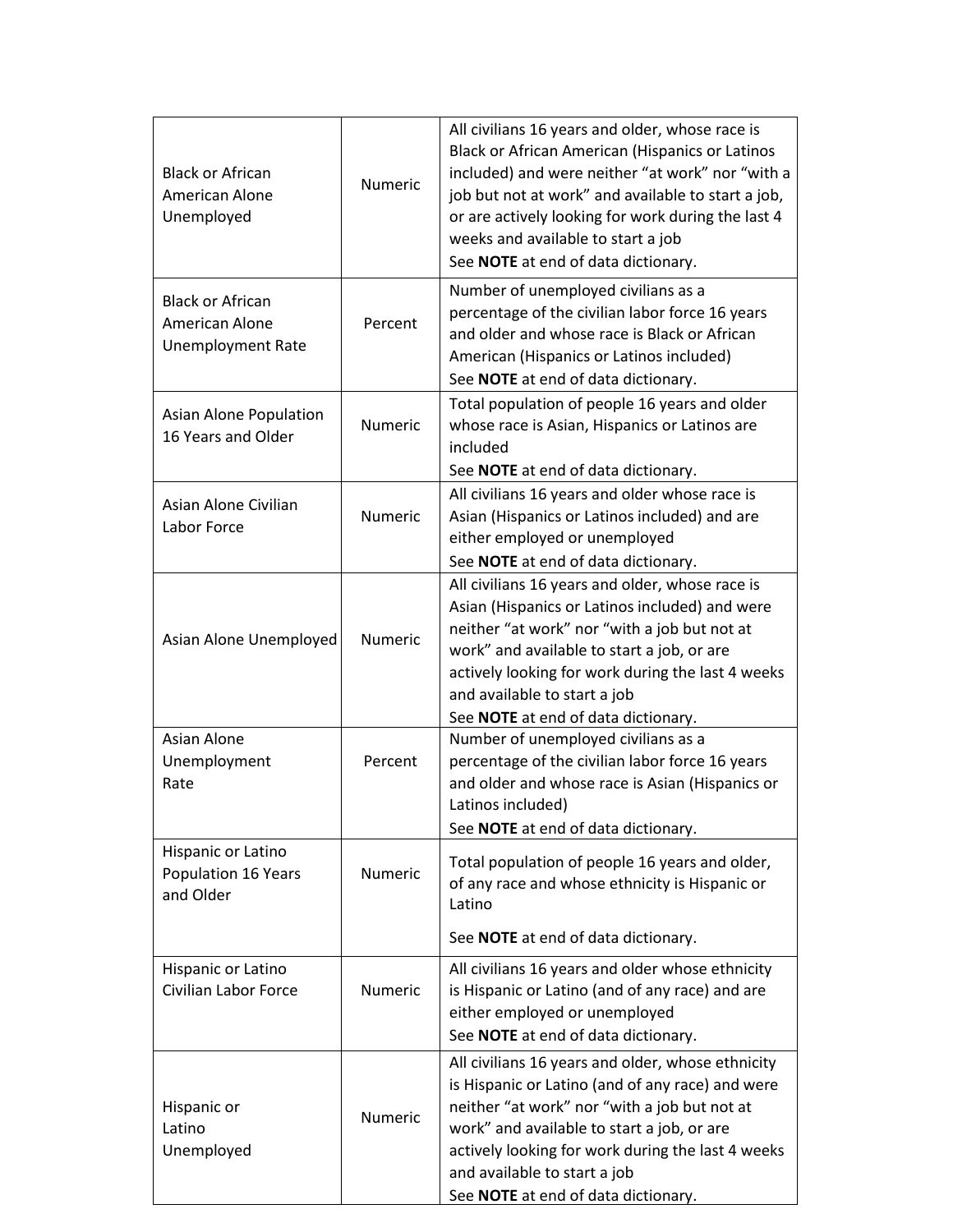|                    |         | Number of unemployed civilians as a             |
|--------------------|---------|-------------------------------------------------|
| Hispanic or Latino | Percent | percentage of the civilian labor force 16 years |
| Unemployment       |         | and older and whose ethnicity is Hispanic or    |
| Rate               |         | Latino (and of any race)                        |
|                    |         | See NOTE at end of data dictionary.             |

### **NOTE:**

Any field may have a blank value displayed.

A blank field represents estimates with a high coefficient of variation (more than 35%). These estimates are unreliable and we do not recommend using these estimates.